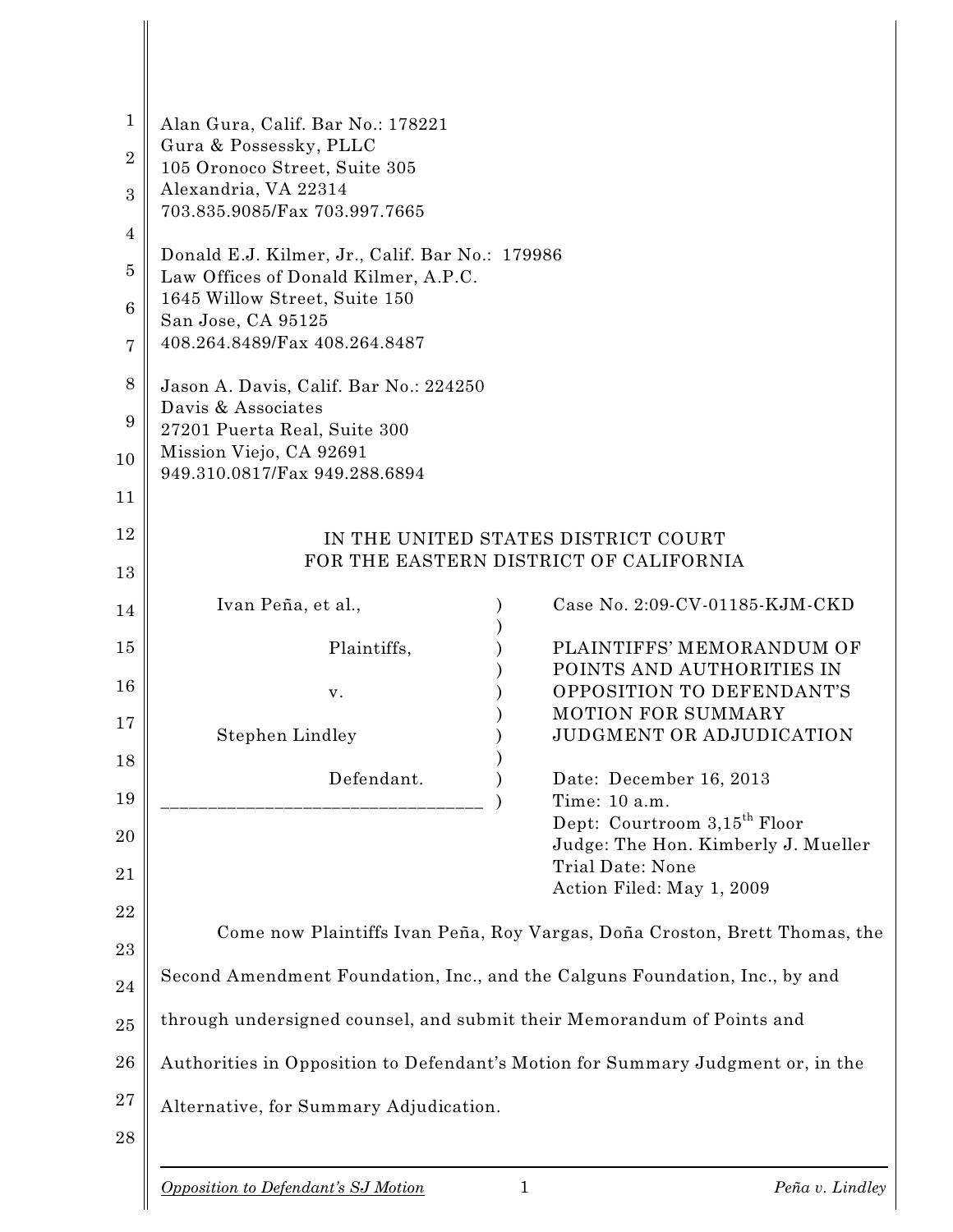| $\mathbf 1$      | Dated: December 2, 2013                                    | Respectfully submitted,                                                              |                 |
|------------------|------------------------------------------------------------|--------------------------------------------------------------------------------------|-----------------|
| $\sqrt{2}$<br>3  | Alan Gura, Cal. Bar No.: 178221<br>Gura & Possessky, PLLC  | Donald E.J. Kilmer, Jr., Cal. Bar No. 179986<br>Law Offices of Donald Kilmer, A.P.C. |                 |
| 4                | 105 Oronoco Street, Suite 305<br>Alexandria, VA 22314      | 1645 Willow Street, Suite 150<br>San Jose, CA 95125                                  |                 |
| $\overline{5}$   | 703.835.9085/Fax 703.997.7665<br>alan@gurapossessky.com    | 408.264.8489/Fax 408.264.8487<br>Don @DKLawOffice.com                                |                 |
| $\boldsymbol{6}$ | /s/ Alan Gura                                              | /s/ Donald E.J. Kilmer, Jr.                                                          |                 |
| 7                | Alan Gura                                                  | Donald E.J. Kilmer, Jr.                                                              |                 |
| $8\,$<br>9       | Jason A. Davis, Cal. Bar No.: 224250<br>Davis & Associates |                                                                                      |                 |
| 10               | 27201 Puerta Real, Suite 300<br>Mission Viejo, CA 92691    |                                                                                      |                 |
| 11               | 949.310.0817/Fax 949.288.6894                              | <b>Attorneys for Plaintiffs</b>                                                      |                 |
| 12               |                                                            |                                                                                      |                 |
| 13               |                                                            |                                                                                      |                 |
| 14               |                                                            |                                                                                      |                 |
| 15               |                                                            |                                                                                      |                 |
| 16               |                                                            |                                                                                      |                 |
| 17               |                                                            |                                                                                      |                 |
| 18               |                                                            |                                                                                      |                 |
| 19               |                                                            |                                                                                      |                 |
| 20               |                                                            |                                                                                      |                 |
| 21               |                                                            |                                                                                      |                 |
| 22               |                                                            |                                                                                      |                 |
| 23               |                                                            |                                                                                      |                 |
| 24               |                                                            |                                                                                      |                 |
| 25               |                                                            |                                                                                      |                 |
| 26               |                                                            |                                                                                      |                 |
| 27               |                                                            |                                                                                      |                 |
| 28               |                                                            |                                                                                      |                 |
|                  | Opposition to Defendant's SJ Motion                        | $\overline{2}$                                                                       | Peña v. Lindley |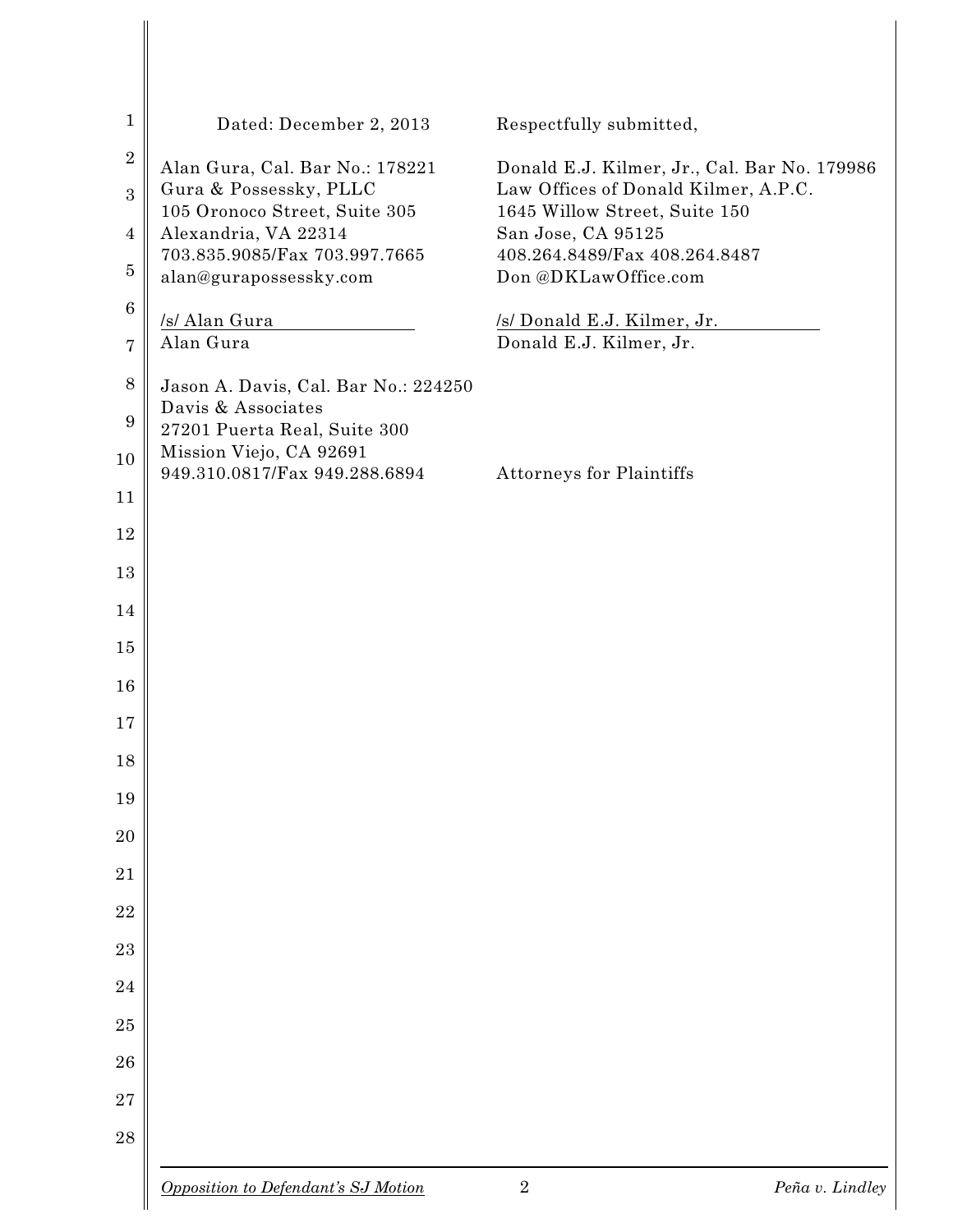| $\mathbf{1}$        |      | TABLE OF CONTENTS                                                                              |  |
|---------------------|------|------------------------------------------------------------------------------------------------|--|
| $\,2$               |      |                                                                                                |  |
| $\boldsymbol{3}$    |      |                                                                                                |  |
| 4<br>$\overline{5}$ |      |                                                                                                |  |
| $6\phantom{1}6$     |      |                                                                                                |  |
| 7                   | I.   | The Ninth Circuit Has Foreclosed Defendant's<br>"Substantial Burden" Rational Basis Argument 3 |  |
| 8<br>9              | II.  | California's Handgun Roster Law Is Not                                                         |  |
| 10<br>11            | III. | The Supreme Court Foreclosed the "Alternative                                                  |  |
| 12<br>13            | IV.  | Plaintiffs' Complaint Defines Their Claim 11                                                   |  |
| 14<br>15            | V.   | The Handgun Rostering Scheme Violates the                                                      |  |
| 16                  |      | Categorical Violation of Access to Protected "Arms".  12<br>1.                                 |  |
| 17                  |      | 2.                                                                                             |  |
| 18                  |      | 3.                                                                                             |  |
| 19<br>20            | VI.  | The Handgun Roster Law Violates Plaintiffs' Rights<br>15                                       |  |
| $\overline{21}$     |      | 16                                                                                             |  |
| 22                  |      |                                                                                                |  |
| 23                  |      |                                                                                                |  |
| 24                  |      |                                                                                                |  |
| 25                  |      |                                                                                                |  |
| 26                  |      |                                                                                                |  |
| 27<br>28            |      |                                                                                                |  |
|                     |      | $\mathbf{i}$<br>Opposition to Defendant's SJ Motion<br>Peña v. Lindley                         |  |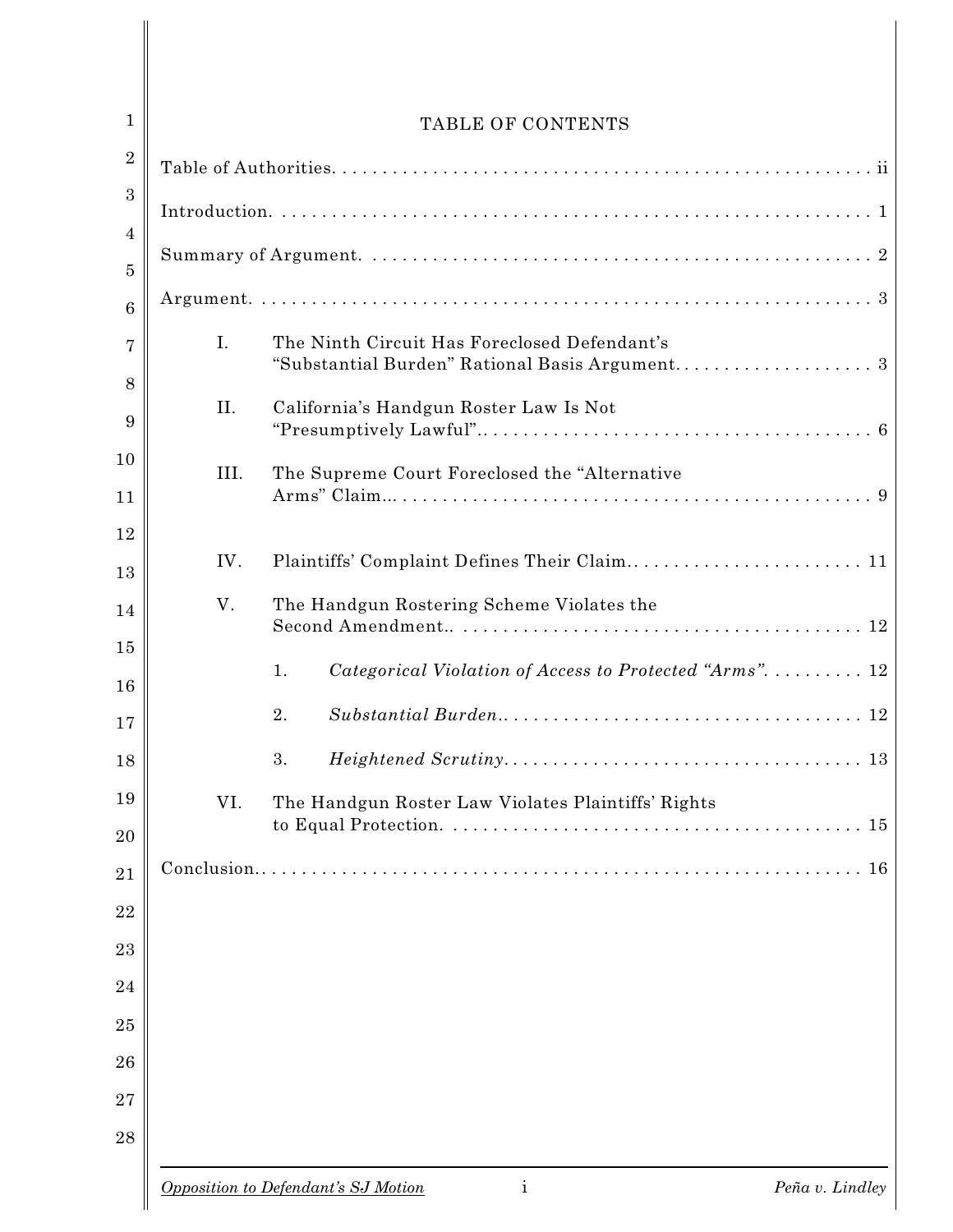| $\mathbf{1}$     | TABLE OF AUTHORITIES                                                              |
|------------------|-----------------------------------------------------------------------------------|
| $\overline{2}$   |                                                                                   |
| 3                | Cases                                                                             |
| $\overline{4}$   | Bd. of Trs. v. Fox,                                                               |
| $\overline{5}$   |                                                                                   |
| $\boldsymbol{6}$ | Clark v. Jeter,                                                                   |
| $\overline{7}$   | District of Columbia v. Heller,                                                   |
| 8                |                                                                                   |
| 9                | Ezell v. City of Chicago,                                                         |
| 10               |                                                                                   |
| 11               | Heller v. District of Columbia,                                                   |
| 12               |                                                                                   |
| 13               | Kachalsky v. County of Westchester,                                               |
| 14               | McDonald v. City of Chicago,                                                      |
| 15               |                                                                                   |
| 16               | Nordyke v. King,                                                                  |
| 17               |                                                                                   |
| 18               | Parker v. District of Columbia,                                                   |
| 19               |                                                                                   |
| 20               | Richards v. County of Yolo,                                                       |
| 21               |                                                                                   |
| 22               | Sanders County Republican Cent. Comm. v. Bullock,                                 |
| $^{23}$          | Scocca v. Smith, No. C-11-1318 EMC,                                               |
| 24               |                                                                                   |
| 25               | Silveira v. Lockyer,                                                              |
| 26               |                                                                                   |
| $27\,$           | Teixeira v. County of Alameda, No. 12-CV-03288-WHO,                               |
| 28               |                                                                                   |
|                  | $\overline{\mathbf{u}}$<br>Opposition to Defendant's SJ Motion<br>Peña v. Lindley |

 $\overline{\phantom{a}}$  $\overline{\phantom{a}}$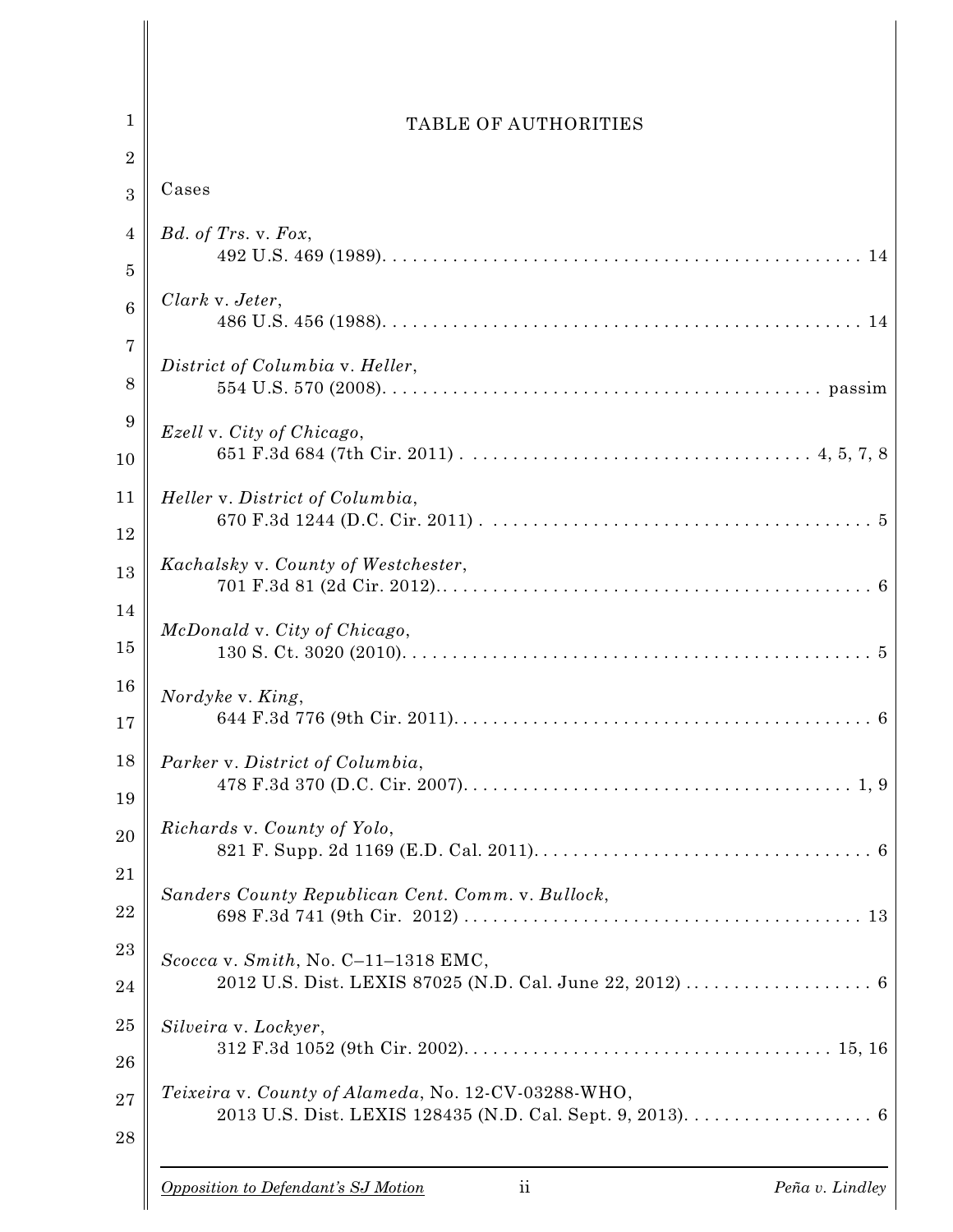| $\mathbf{1}$<br>$\overline{2}$   | United States v. Barton,                                                                               |
|----------------------------------|--------------------------------------------------------------------------------------------------------|
| 3                                | United States v. Chester,                                                                              |
| $\overline{4}$<br>$\overline{5}$ | United States v. Chovan, No. 11-50107,<br>2013 U.S. App. LEXIS 23199 (9th Cir. Nov. 18, 2013). passim  |
| $6\phantom{.}6$<br>7             | United States v. DeCastro,                                                                             |
| 8<br>9                           | United States v. Marzzarella,                                                                          |
| 10<br>11                         | United States v. Miller,                                                                               |
| 12                               | United States v. Pulley, No. 05-CR-0368,<br>2013 U.S. Dist. LEXIS 17003 (E.D. Cal. Feb. 6, 2013) 3, 12 |
| 13<br>14                         | United States v. Reese,                                                                                |
| 15<br>16                         | United States v. Virginia,                                                                             |
| 17<br>18                         | United States v. Vongxay,                                                                              |
| 19                               | United States v. Williams,<br>7                                                                        |
| 20<br>21                         | Statutes, Rules and Regulations                                                                        |
| 22                               |                                                                                                        |
| 23<br>24                         |                                                                                                        |
| 25                               | <b>Other Authorities</b>                                                                               |
| 26<br>27<br>28                   | Petition for Certiorari,                                                                               |
|                                  | iii<br>Opposition to Defendant's SJ Motion<br>Peña v. Lindley                                          |

 $\overline{\phantom{a}}$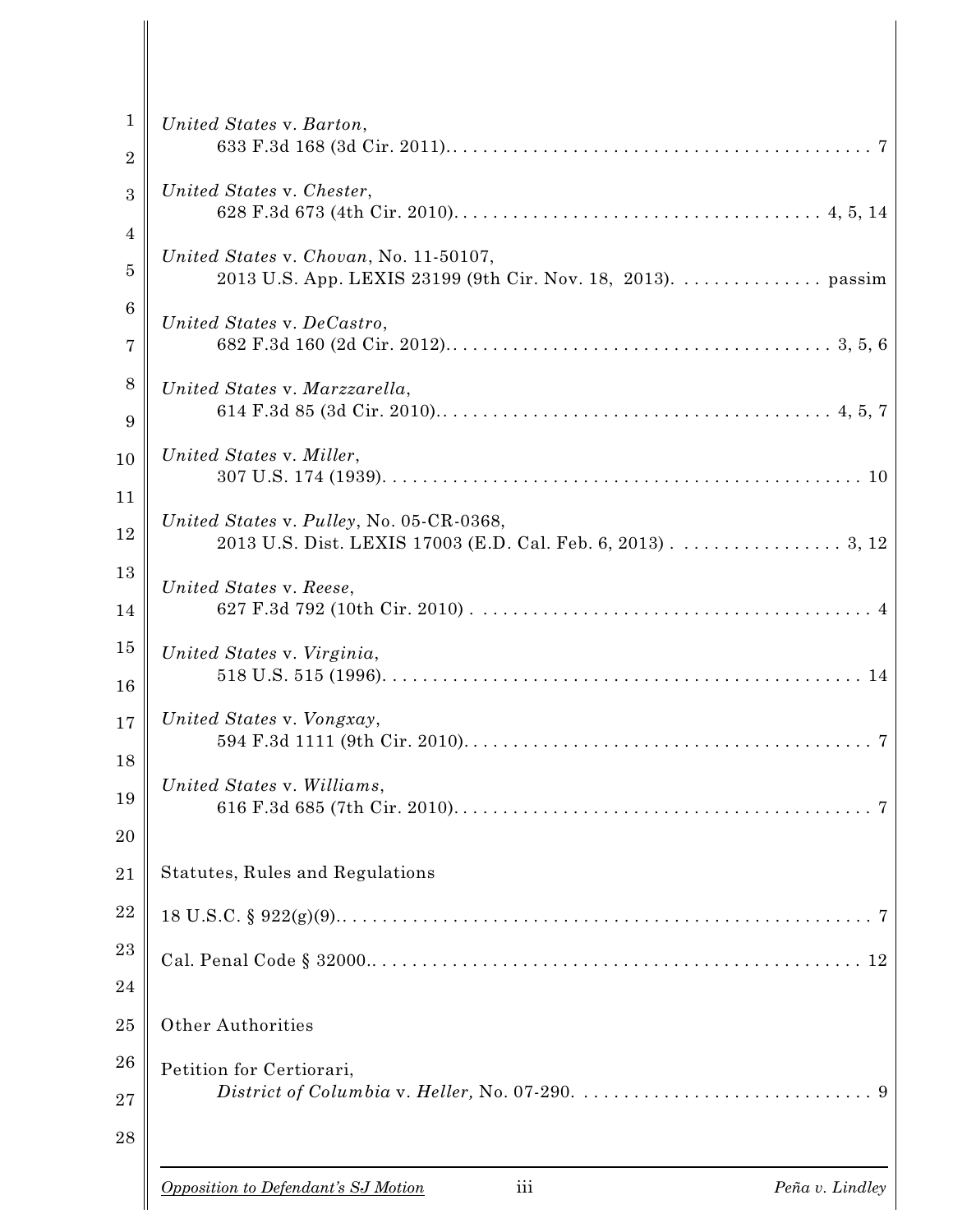## MEMORANDUM OF POINTS AND AUTHORITIES IN OPPOSITION TO DEFENDANT'S MOTION FOR SUMMARY JUDGMENT OR ADJUDICATION

## INTRODUCTION

The items prohibited by Defendant's rostering scheme are plainly "arms" of the type protected by the Second Amendment. Nowhere in his moving papers does Defendant contend otherwise.

7 8 9 10 11 12 13 14 15 16 17 That ends the matter. Protected arms cannot be banned any more than protected speech, medical procedures, or faiths might be. Were Plaintiffs to challenge a broad categorical book ban on First Amendment grounds, it would be silly to respond that no constitutional violation occurred because *other* books remain available, and the right to read books is thus not "substantially burdened." In the Second Amendment context, one court has already dismissed this argument as "frivolous." *Parker* v. *District of Columbia*, 478 F.3d 370, 400 (D.C. Cir. 2007), *aff'd sub nom District of Columbia* v. *Heller*, 554 U.S. 570 (2008). The Supreme Court repeatedly dismissed the theory as well.

18 19 20 21 22 23 But that is exactly what Defendant argues. Urging this Court to adopt a "substantial burden" test that the Ninth Circuit has since foreclosed, Defendant theorizes that so long as any "arms" remain available, any "arms" may be banned. Extending the argument to the limits of its logic, the state could ban *all* firearms with the exception of a single gun without trampling on Second Amendment rights.

24 25 26 27 Alas, not only has the Supreme Court repeatedly rejected the "alternative arms" argument. The Ninth Circuit has now dispensed with the "substantial burden" test. Indeed, Defendant's theory requires a substantial reimagination of Plaintiffs' Complaint, which nowhere claims that Defendant entirely prohibits all exercise of

1

2

3

4

5

6

28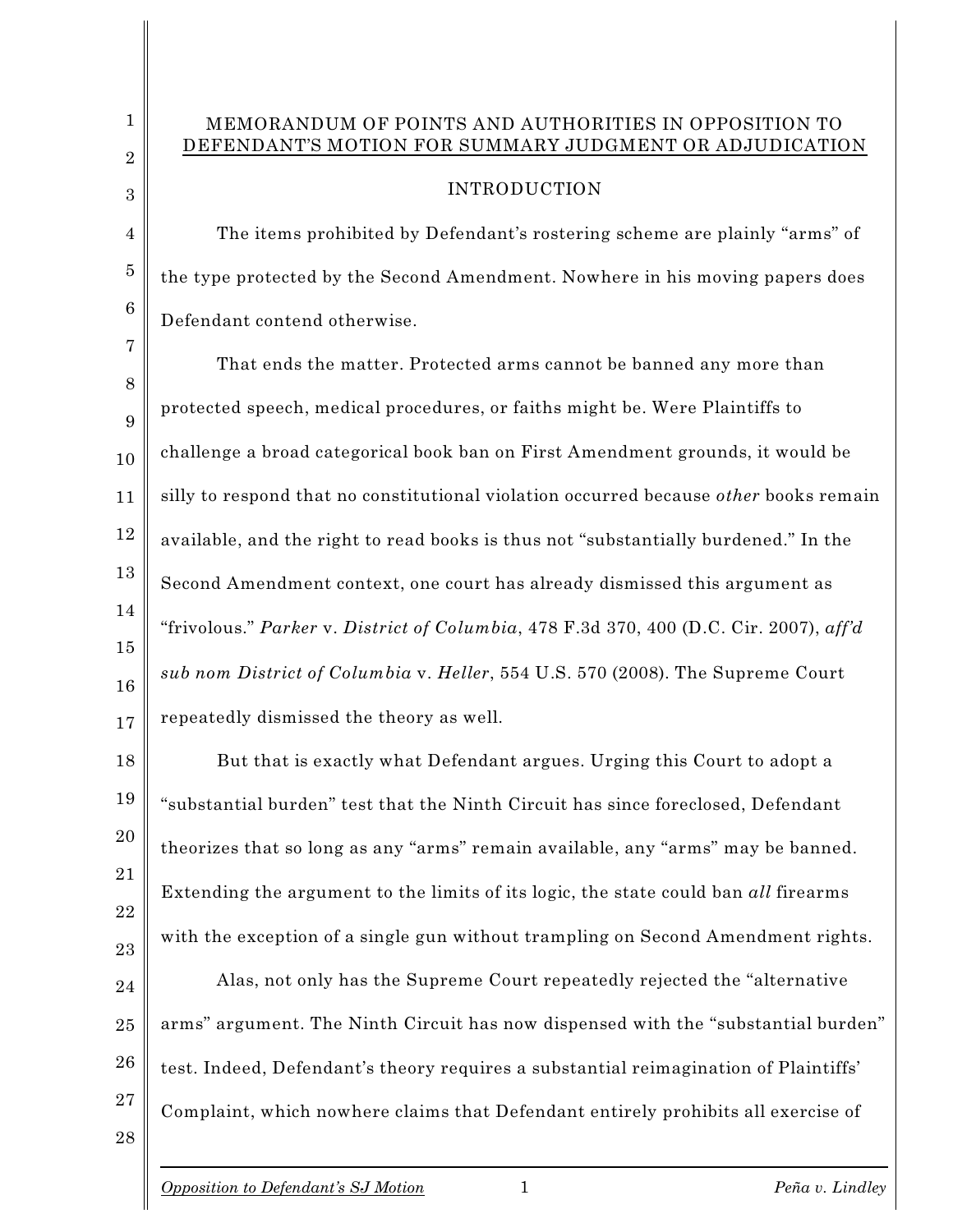Second Amendment rights. Rather, Plaintiffs contend—and on this point, there is no dispute, let alone a serious dispute—that the arms they seek are protected by the Second Amendment. Banning those arms thus violates Plaintiffs' rights.

#### SUMMARY OF ARGUMENT

Defendant laments that the *en banc* Ninth Circuit "unfortunately" vacated a panel's alleged adoption of a "substantial burden" test for the Second Amendment that would allow for rational basis review, Def. SJ Br. at 2 n.2, but nonetheless argues that this Court should adopt such a test, and apply it to bar Plaintiffs' claims. The argument suffers from two defects. First, the Supreme Court, and nearly every appellate court that has considered the matter—including, since the motion's filing, the Ninth Circuit—has foreclosed Defendant's "substantial burden" test for

Second Amendment cases. *United States* v. *Chovan*, No. 11-50107, 2013 U.S. App.

15 LEXIS 23199 (9th Cir. Nov. 18, 2013).

21 Moreover, Plaintiffs would easily prevail under a "substantial burden" test, which Defendant asks this Court apply not to Plaintiffs' claims, but to a nonsensical straw-man claim that Plaintiffs have never asserted. The Supreme Court has already rejected, repeatedly, identical efforts to rewrite complaints alleging the violation of Second Amendment rights.

22 23 24 25 26 27 28 Of course, the proper test here is not "substantial burden," or any form of means-ends scrutiny, however divined. As Defendant enforces a prohibition against the acquisition of Second Amendment-protected arms, this Court is not called upon to do any more than did the Supreme Court in striking down such bans as simply conflicting with the Second Amendment guarantee. But were means-ends scrutiny applied, the Ninth Circuit plainly requires a form of heightened scrutiny—and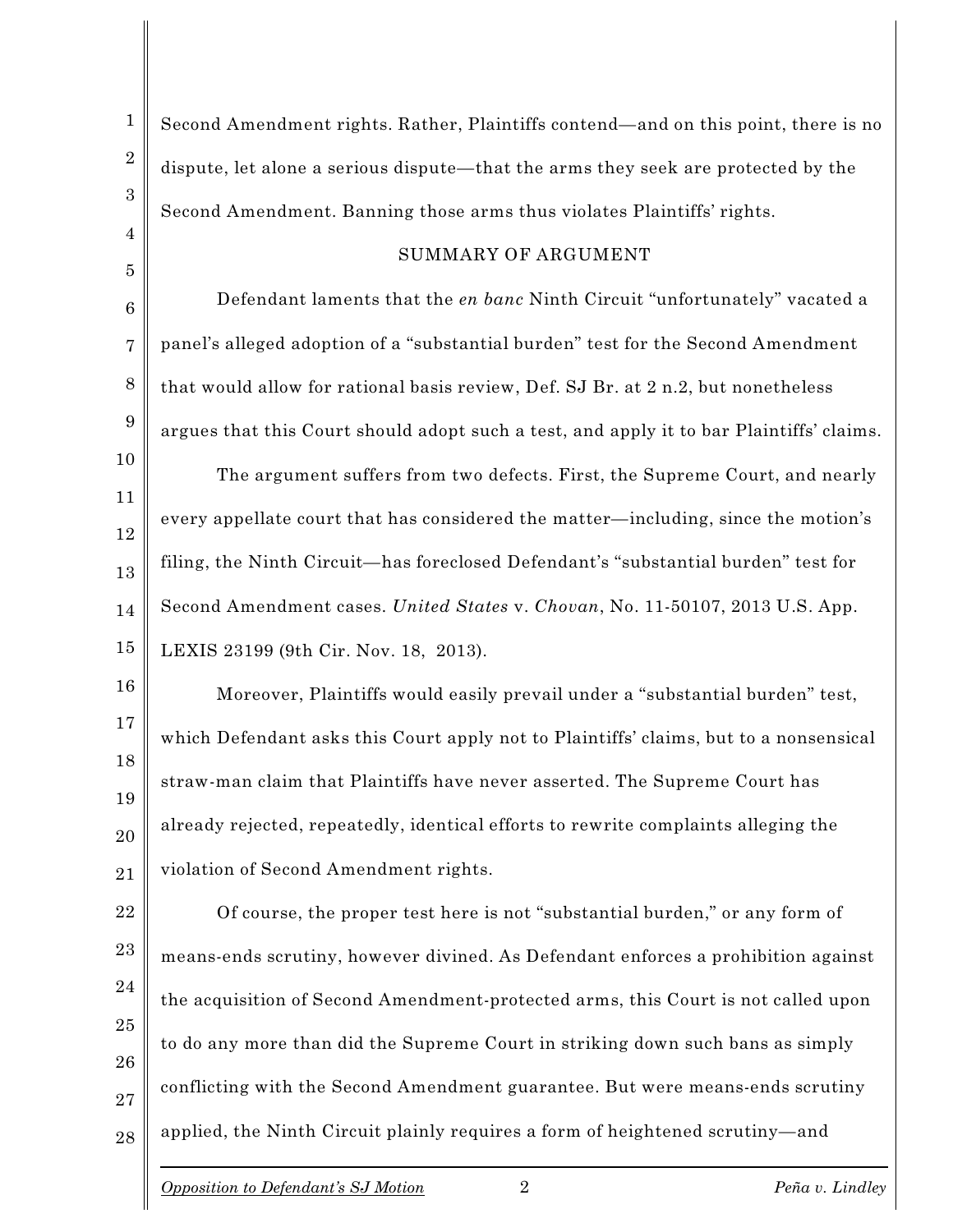| $\mathbf 1$          | Defendant's handgun rostering scheme would fail any such standard of review, as                |
|----------------------|------------------------------------------------------------------------------------------------|
| $\sqrt{2}$           | indeed, it would fail rational basis review were that the standard. Plaintiffs have            |
| $\boldsymbol{3}$     | established a Second Amendment and Equal Protection violation. Defendant's                     |
| $\overline{4}$       | motion for summary judgment should be denied.                                                  |
| 5<br>$6\phantom{.}6$ | ARGUMENT                                                                                       |
| 7                    | The Ninth Circuit Has Foreclosed Defendant's "Substantial Burden"<br>Ι.                        |
| 8                    | Rational Basis Argument.                                                                       |
| 9                    | On October 25, 2013, Defendant wrote: "the level of scrutiny remains an open                   |
| 10                   | question in the instant case. This Court should answer that question by adopting and           |
| 11                   | applying the 'substantial burden' test articulated in United States v. DeCastro, 682           |
| 12                   | F.3d 160 (2d Cir. 2012)." Def. Br. at 12. "[I]n the absence of a substantial burden,           |
| 13                   | DeCastro counsels that the relatively lenient rational basis review applies." Id. at 14        |
| 14                   | (citing $De Castro$ , 682 F.3d at 166-67).                                                     |
| 15                   | DeCastro was unpersuasive at the time of Defendant's filing. As nearly all                     |
| 16                   | other courts, including this one, have acknowledged, "the Supreme Court has                    |
| 17                   |                                                                                                |
| 18                   | determined that rational basis review is not applicable to laws affecting Second               |
| 19                   | Amendment rights." United States v. Pulley, No. 05-CR-0368, 2013 U.S. Dist. LEXIS              |
| 20<br>21             | 17003, at *2 (E.D. Cal. Feb. 6, 2013) (citing <i>Heller</i> , 554 U.S. at 628 n.27). And as of |
| 22                   | November 18, 2013, the Ninth Circuit agrees, plainly foreclosing any type of                   |
| 23                   | DeCastro-style "substantial burden" test and the rational basis review it invites.             |
| 24                   | Chovan adopted, for at least some Second Amendment cases, the familiar two-                    |
| 25                   | step inquiry by which courts first ask whether a regulation implicates Second                  |
| 26                   | Amendment rights, and if so, tailor a level of <i>heightened</i> scrutiny based on the extent  |
| 27                   |                                                                                                |
| 28                   | to which the regulation implicates the Second Amendment. Chovan, at *22-*23.                   |
|                      | 3<br>Opposition to Defendant's SJ Motion<br>Peña v. Lindley                                    |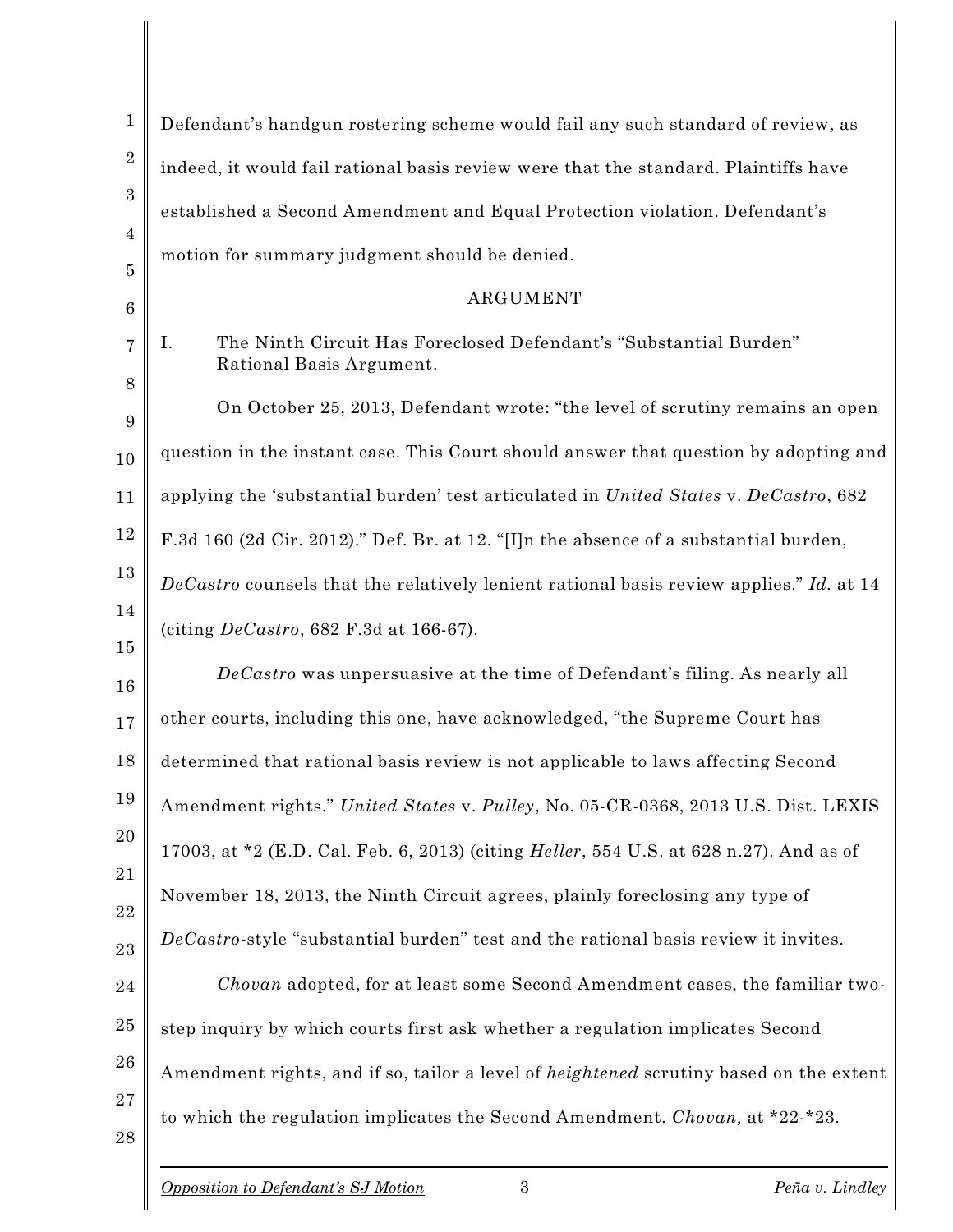"The two-step Second Amendment inquiry we adopt (1) asks whether the challenged law burdens conduct protected by the Second Amendment and (2) if so, directs courts to apply an appropriate level of scrutiny." *Id.* at \*22 (citing *United States* v. *Chester*, 628 F.3d 673, 680 (4th Cir. 2010) and *United States* v. *Marzzarella*, 614 F.3d 85, 89 (3d Cir. 2010)).

7 8 9 The verb "burdens" is not modified. A challenged law either "burdens conduct protected by the Second Amendment," or it does not. Courts are not free to ignore "burdens" imposed upon the exercise of fundamental rights. As for the appropriate level of scrutiny, "we reject rational basis review and conclude that some sort of heightened scrutiny must apply." *Chovan,* at \*26; *see also Chester*, 628 F.3d at 680 ("unless the conduct at issue is not protected by the Second Amendment at all, the Government bears the burden of justifying the constitutional validity of the law"); *United States* v. *Reese*, 627 F.3d 792, 801 (10th Cir. 2010) ("we must apply some level of heightened scrutiny").

17 18 19 20 21 22 23 And as to the precise form of heightened scrutiny—strict, intermediate, or something in between—the Ninth Circuit draws upon the First Amendment as a guide, holding that "the level of scrutiny should depend on (1) 'how close the law comes to the core of the Second Amendment right,' and (2) 'the severity of the law's burden on the right.'" *Chovan*, at \*26 (quoting *Ezell* v. *City of Chicago*, 651 F.3d 684, 703 (7th Cir. 2011)).

24 25 26 27 28 The Ninth Circuit carefully explained that "[w]e join the Third, Fourth, Seventh, Tenth, and D.C. Circuits in holding that the two-step framework outlined above applies to Second Amendment challenges." *Chovan*, at \*23. The Second Circuit's conspicuous absence from that list is not accidental. Although Defendant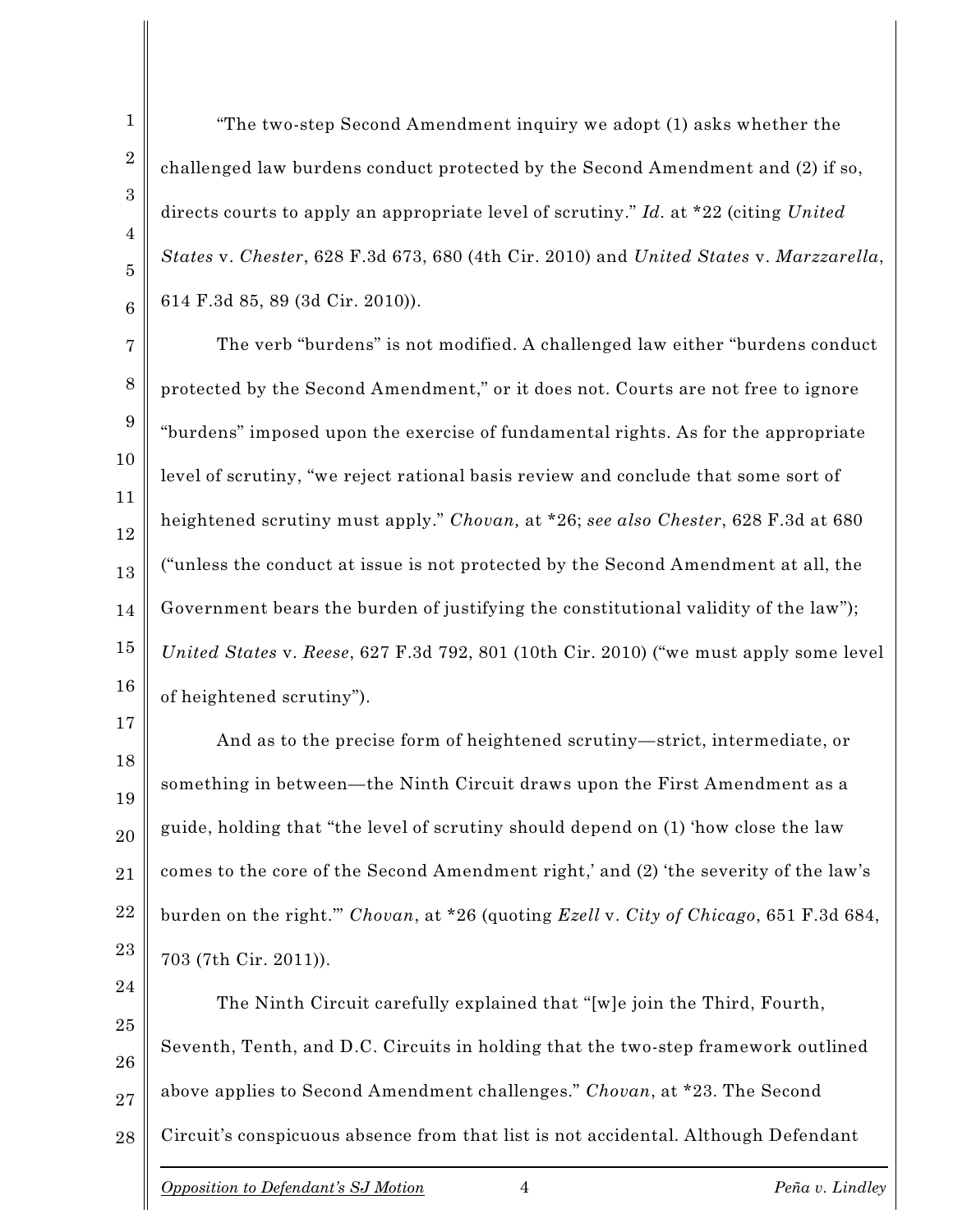# 1 2

### claims that *DeCastro*

3 4 5 6 7 8 9 10 11 12 13 14 15 16 17 18 19 20 21 22 23 24 25 26 is consistent with [the approach] of [various] circuit courts, which have endorsed applying varying degrees of scrutiny based not only on the degree to which the law burdens the Second Amendment right but also on the extent to which the regulation impinges on the 'core' of the right, Def. SJ Br. at 13, that is not exactly correct. While the degree of scrutiny shifts the level of *heightened* scrutiny based upon the extent that the regulation impinges on Second Amendment rights, courts outside the Second Circuit, like the Ninth Circuit, have uniformly rejected *DeCastro*-style "substantial burden" tests and other invitations to rational basis review. See *Heller* v. *District of Columbia*, 670 F.3d 1244, 1256 (D.C. Cir. 2011) ("*Heller II*") ("*Heller* clearly does reject any kind of 'rational basis' or reasonableness test"); *Marzzarella*, 614 F.3d at 95-96 ("*Heller* rejects [the rational basis] standard for laws burdening Second Amendment rights . . . some form of heightened scrutiny must have applied"); *Chester*, 628 F.3d at 676 ("the [Supreme] Court acknowledged that rational-basis scrutiny would be inappropriate"); *id.* at 679 ("rational-basis review . . . has been rejected by *Heller*"); *id.* at 680 ("the [Supreme] Court would apply some form of heightened constitutional scrutiny if a historical evaluation did not end the matter"); *Ezell*, 651 F.3d at 706 ("[t]he City urges us to import the 'undue burden' test from the Court's abortion cases, but we decline the invitation. Both *Heller* and *McDonald* [v. *City of Chicago*, 130 S. Ct. 3020 (2010)] suggest that First Amendment analogues are more appropriate") (citation omitted). 1

<sup>27</sup> 28  ${}^{1}$ *Ezell*'s explicit rejection of an "undue burden" test is especially telling, as *Chovan* relied heavily on *Ezell*, quoting it for the specific instruction as to how courts should determine, if necessary, a level of scrutiny.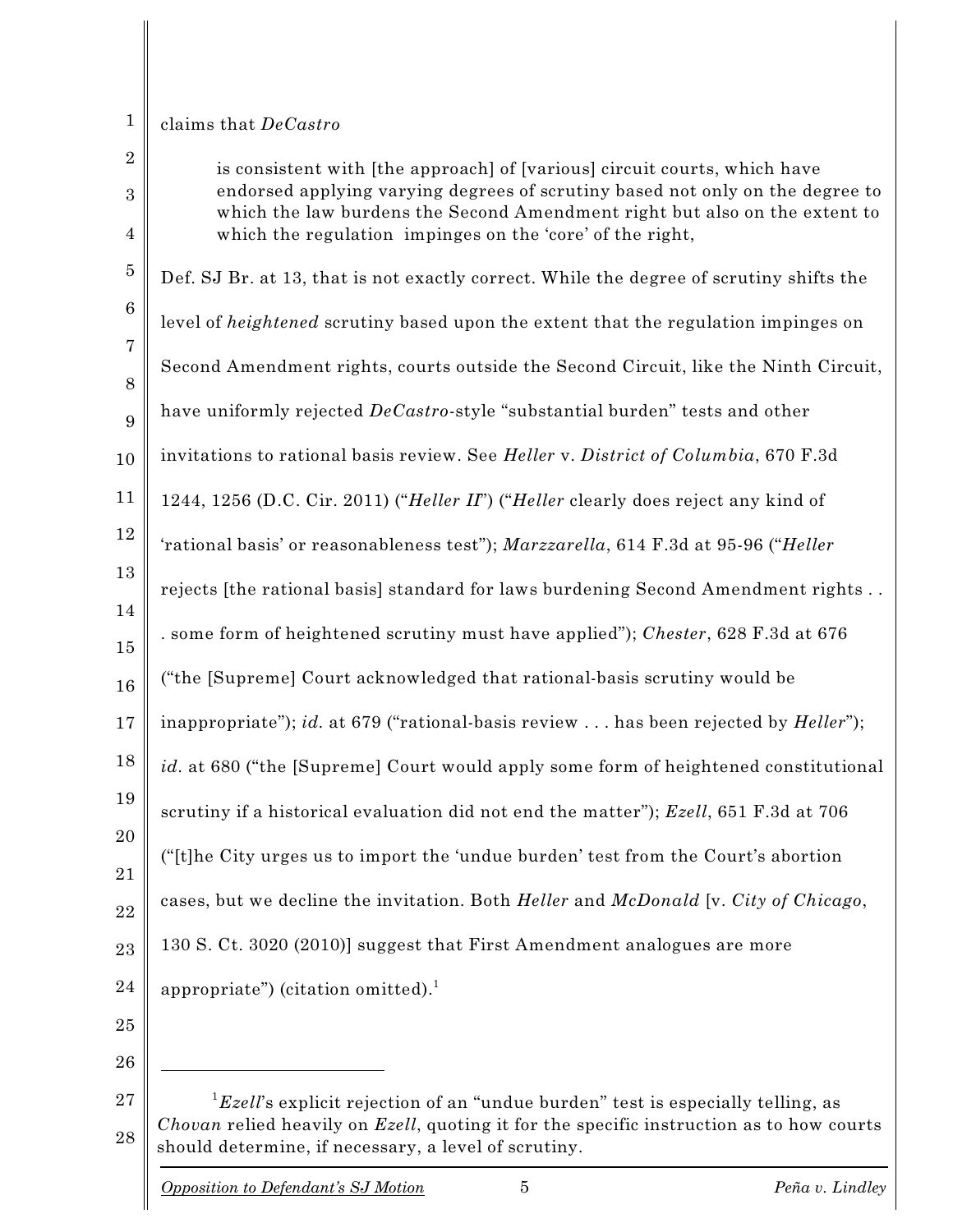| $\mathbf{1}$        | <i>Heller</i> and <i>Chovan</i> may leave many questions unanswered, but this much is                                                                                       |
|---------------------|-----------------------------------------------------------------------------------------------------------------------------------------------------------------------------|
| $\boldsymbol{2}$    | clear: once the Court has determined that the Second Amendment is implicated,                                                                                               |
| 3                   | rational basis is out of the picture. "[S]ome sort of heightened scrutiny must apply."                                                                                      |
| 4<br>$\overline{5}$ | Chovan, at *26. A "substantial burden" test is really nothing more than a prohibited                                                                                        |
| $\boldsymbol{6}$    | inquiry into "whether the right is <i>really worth</i> insisting upon." <i>Heller</i> , 554 U.S. at                                                                         |
| 7                   | 634 (emphasis original). The question is never whether courts believe the                                                                                                   |
| 8                   | infringement of a constitutional right is "substantial," but whether the government                                                                                         |
| 9                   | can justify restricting a fundamental right-a task that should not be too hard if a                                                                                         |
| 10                  | law truly reduces some serious hazard to public health and safety. <sup>2</sup>                                                                                             |
| 11<br>12            | Π.<br>California's Handgun Roster Law Is Not "Presumptively Lawful."                                                                                                        |
| 13                  | Defendant claims that California's handgun rostering law "is one of the                                                                                                     |
| 14                  | 'presumptively lawful' regulations envisioned by <i>Heller</i> ," as "it is a law 'imposing                                                                                 |
| 15                  | conditions and qualifications on the commercial sale of arms." Def. SJ Br. 16                                                                                               |
| 16                  | (quoting <i>Heller</i> , 554 U.S. at 626-27 & n.26). Alas, the quoted provision referenced an                                                                               |
| 17                  |                                                                                                                                                                             |
| 18                  | ${}^{2}$ For the same reasons, the two "substantial burden" district court opinions                                                                                         |
| 19                  | Defendant endorses, Scocca v. Smith, No. C-11-1318 EMC, 2012 U.S. Dist. LEXIS                                                                                               |
| 20                  | 87025 (N.D. Cal. June 22, 2012) and Richards v. County of Yolo, 821 F. Supp. 2d 1169<br>(E.D. Cal. 2011), appeal pending, No. 11-16255 (9th Cir. filed May 16, 2011) are no |
| 21                  | longer good law (if they ever were). Both followed the now-vacated panel opinion in<br>Nordyke v. King, 644 F.3d 776 (9th Cir. 2011). Richards might well have erred even   |
| 22<br>23            | under a "substantial burden" test. The Second Circuit, following DeCastro, held that<br>a New York law functionally identical to that at issue in Richards does, in fact,   |
| 24                  | substantially burden Second Amendment rights. Kachalsky v. County of Westchester,                                                                                           |
| 25                  | 701 F.3d 81, 93 (2d Cir. 2012).<br>It is unclear why Defendant invokes Teixeira v. County of Alameda, No. 12-                                                               |
| 26                  | CV-03288-WHO, 2013 U.S. Dist. LEXIS 128435 (N.D. Cal. Sept. 9, 2013), appeal<br>pending, No. 13-17132 (9th Cir. filed Oct. 21, 2013). Teixeira did not apply a              |
| 27                  | "substantial burden" test, but rather followed the two-step inquiry Chovan<br>eventually adopted. Id. at *16-*17. It dismissed plaintiffs' claims at step one, on the       |
| 28                  | dubious notion, see Plaintiffs' SJ Br., Dkt. 67-1, at 10, that selling firearms is not<br>activity implicated by the Second Amendment's guarantee. Id. at *17-*21.          |
|                     |                                                                                                                                                                             |

 $\begin{array}{c} \hline \end{array}$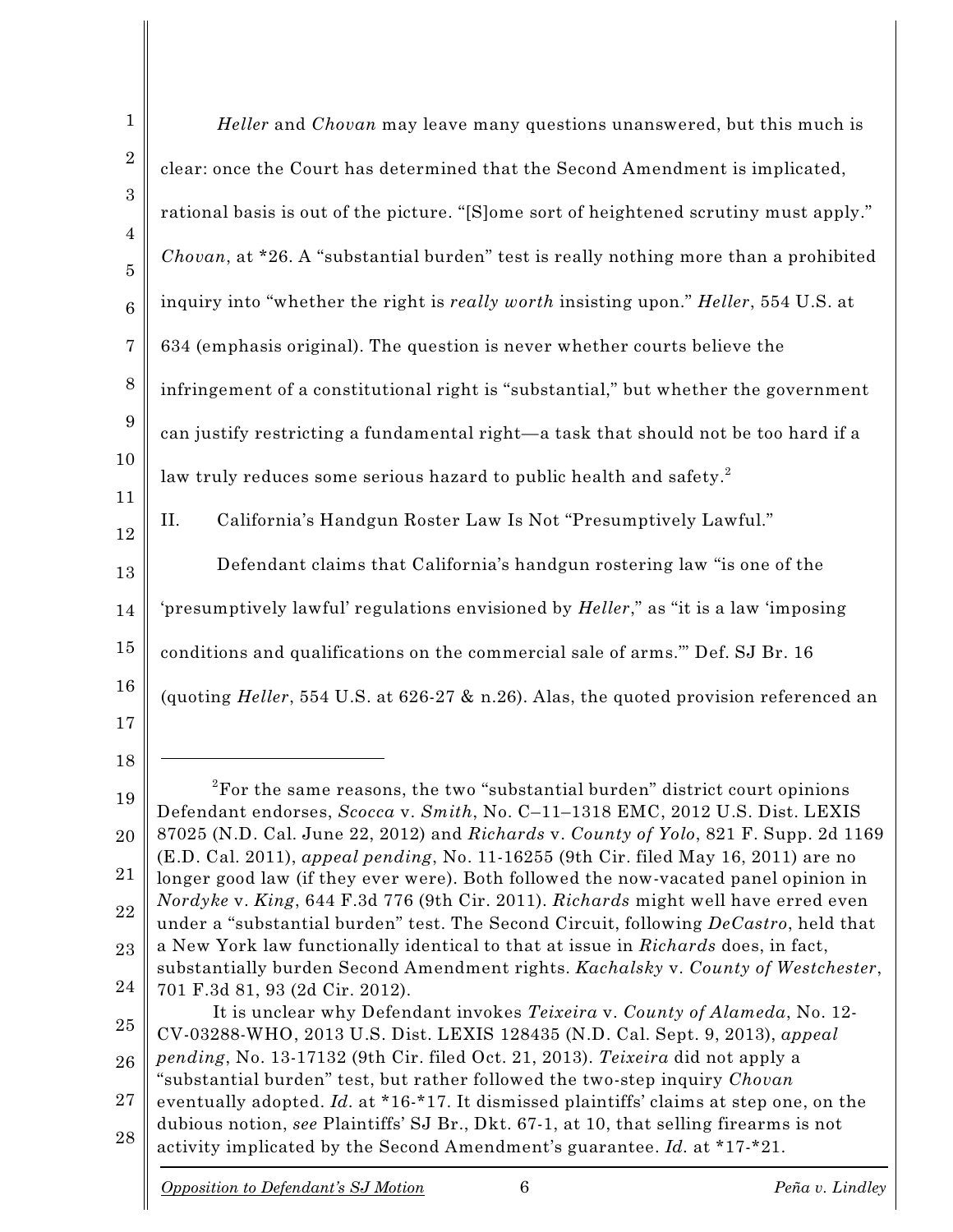| $\mathbf{1}$                     | "historical analysis" of the Second Amendment's "scope." Heller, 554 U.S. at 626.                                                                                              |
|----------------------------------|--------------------------------------------------------------------------------------------------------------------------------------------------------------------------------|
| $\overline{2}$                   | True, some "conditions and qualifications on the commercial sale of arms" might be                                                                                             |
| 3                                | presumptively lawful—those conditions and qualifications that existed in 1791. Cf.                                                                                             |
| $\overline{4}$<br>$\overline{5}$ | United States v. Vongxay, 594 F.3d 1111 (9th Cir. 2010). <sup>3</sup>                                                                                                          |
| $6\phantom{1}6$                  | But most courts—including the Ninth Circuit—have rejected overreading                                                                                                          |
| 7                                | Heller's list of presumptively lawful regulations for strained, ahistorical analogies.                                                                                         |
| 8                                | The Third Circuit, in an opinion Chovan followed, cautioned that "[c]ommercial                                                                                                 |
| 9                                | regulations on the sale of firearms do not fall outside the scope of the Second                                                                                                |
| 10                               | Amendment " Marzzarella, 614 F.3d at 92 n.8.                                                                                                                                   |
| 11                               | In order to uphold the constitutionality of a law imposing a condition on the                                                                                                  |
| 12                               | commercial sale of firearms, a court necessarily must examine the nature and<br>extent of the imposed condition. If there were somehow a categorical                           |
| 13<br>14                         | exception for these restrictions, it would follow that there would be no                                                                                                       |
| 15                               | constitutional defect in prohibiting the commercial sale of firearms. Such a<br>result would be untenable under Heller.                                                        |
| 16                               | Id.                                                                                                                                                                            |
| 17                               | Chovan favorably recounted the Fourth and Seventh Circuits' rejection of the                                                                                                   |
| 18                               | government's argument that the federal firearms ban imposed on domestic violence                                                                                               |
| 19                               | misdemeanants, 18 U.S.C. § 922(g)(9), can be sustained as a presumptively lawful                                                                                               |
| 20                               | historical measure. Chovan, at *15. In its first-step analysis, Chovan rejected the                                                                                            |
| 21                               | notion that the domestic violence misdemeanant ban is so historically rooted as to                                                                                             |
| 22<br>23                         | regulate conduct falling outside the Second Amendment's scope. Id. at *24-*25.4                                                                                                |
| 24                               |                                                                                                                                                                                |
| 25                               | ${}^{3}$ Because this case concerns a state regulation, the relevant time frame may be                                                                                         |
| 26                               | the Fourteenth Amendment's 1868 ratification. See Ezell, 651 F.3d at 705.<br><sup>4</sup> Even with respect to provisions such as the felon ban, which <i>Heller</i> literally |
| 27                               | holds to be presumptively lawful, courts generally acknowledge that "the                                                                                                       |
| 28                               | government does not get a free pass," United States v. Williams, 616 F.3d 685, 692<br>(7th Cir. 2010), as presumptions may be overcome. See, e.g., United States v. Barton,    |
|                                  | 7<br>Opposition to Defendant's SJ Motion<br>Peña v. Lindley                                                                                                                    |
|                                  |                                                                                                                                                                                |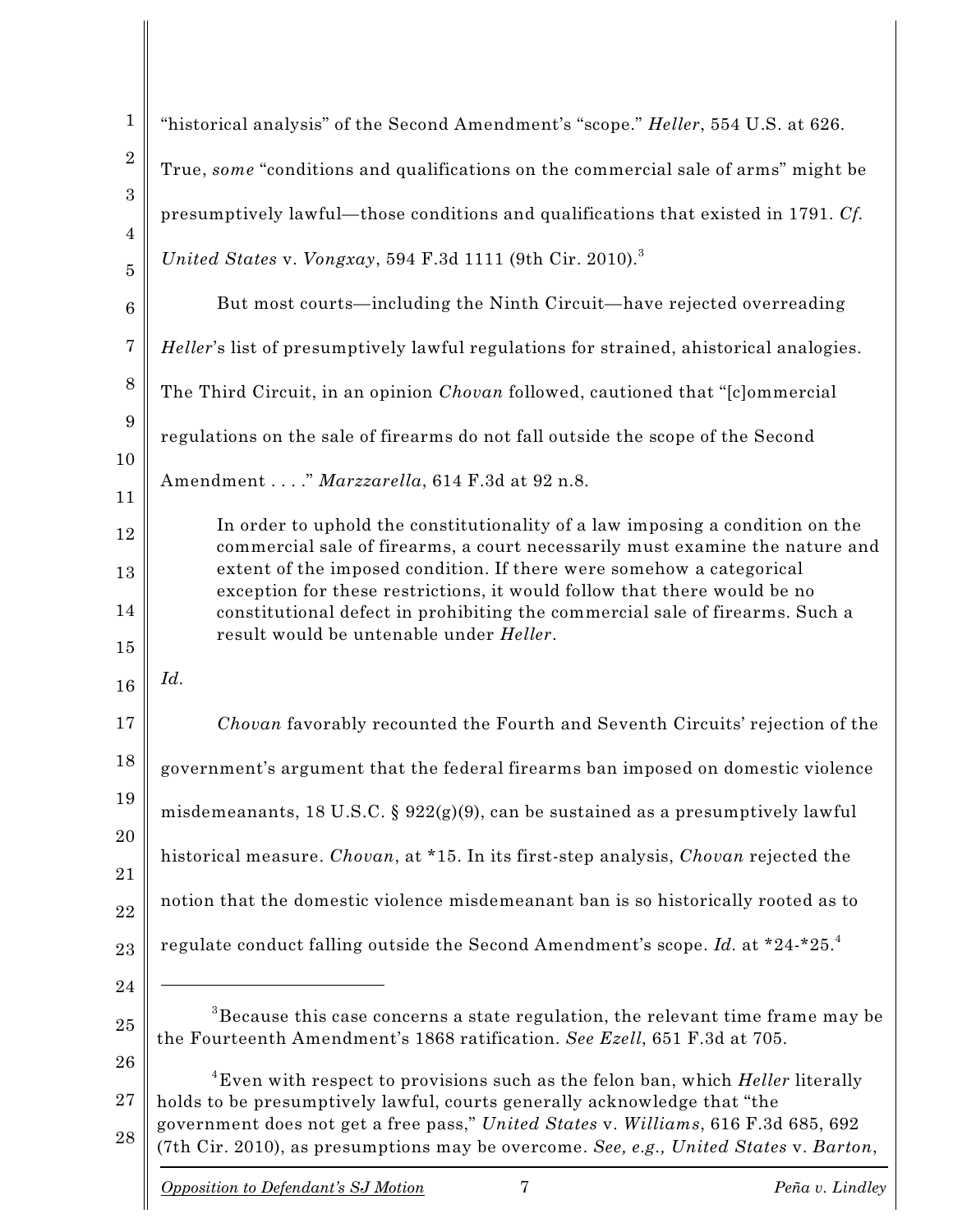| $\mathbf{1}$                     | Of course, nothing in American history, and certainly nothing in 1791 or 1868,              |
|----------------------------------|---------------------------------------------------------------------------------------------|
| $\boldsymbol{2}$                 | remotely presaged California's Unsafe Handgun Act and its Byzantine rostering               |
| 3                                | scheme. Defendant does not even attempt to link the Act to any historic conditions          |
| $\overline{4}$<br>$\overline{5}$ | and qualifications on the commercial sale of arms, but rather, to fire safety measures      |
| $\,6$                            | regulating unstable eighteenth century gunpowder, for a world of cramped wooden             |
| $\overline{7}$                   | structures. What this has to do with banning handguns for lacking microstamping,            |
| $8\,$                            | chamber loaded indicators, and magazine disconnect devices, is unclear. Indeed,             |
| $\boldsymbol{9}$                 | Defendant oddly claims that <i>Heller</i> "expressly endorsed" the ancient fire-suppression |
| 10                               | laws, Def. SJ Br. at 16—but <i>Heller rejected</i> these laws as a predicate supporting a   |
| 11<br>12                         | prohibition on acquiring handguns. Heller hardly aids Defendant on this ground.             |
| 13                               | In Ezell, also heavily relied upon by the Ninth Circuit in Chovan, the City of              |
| 14                               | Chicago similarly sought refuge in early fire-suppression laws to sustain its               |
| 15                               | ordinance banning gun ranges. At least shooting guns involves the combustion of             |
| 16                               | gunpowder, and that city was once famously burned to the ground. The Seventh                |
| 17                               | Circuit was unimpressed. "These 'time, place, and manner' regulations do not                |
| 18<br>19                         | support the City's position that target practice is categorically unprotected." Ezell,      |
| 20                               | 651 F.3d at 706.                                                                            |
| 21                               | How these ancient fire-suppression regulations establish that <i>acquiring</i>              |
| 22                               | firearms is unprotected, or brings the handgun rostering law outside the Second             |
| 23                               | Amendment, is unclear. The roster scheme burdens Second Amendment rights.                   |
| 24                               |                                                                                             |
| 25<br>26                         |                                                                                             |
| 27                               |                                                                                             |
| 28                               | 633 F.3d 168 (3d Cir. 2011).                                                                |
|                                  |                                                                                             |

 $\mathcal{L}^{\text{max}}_{\text{max}}$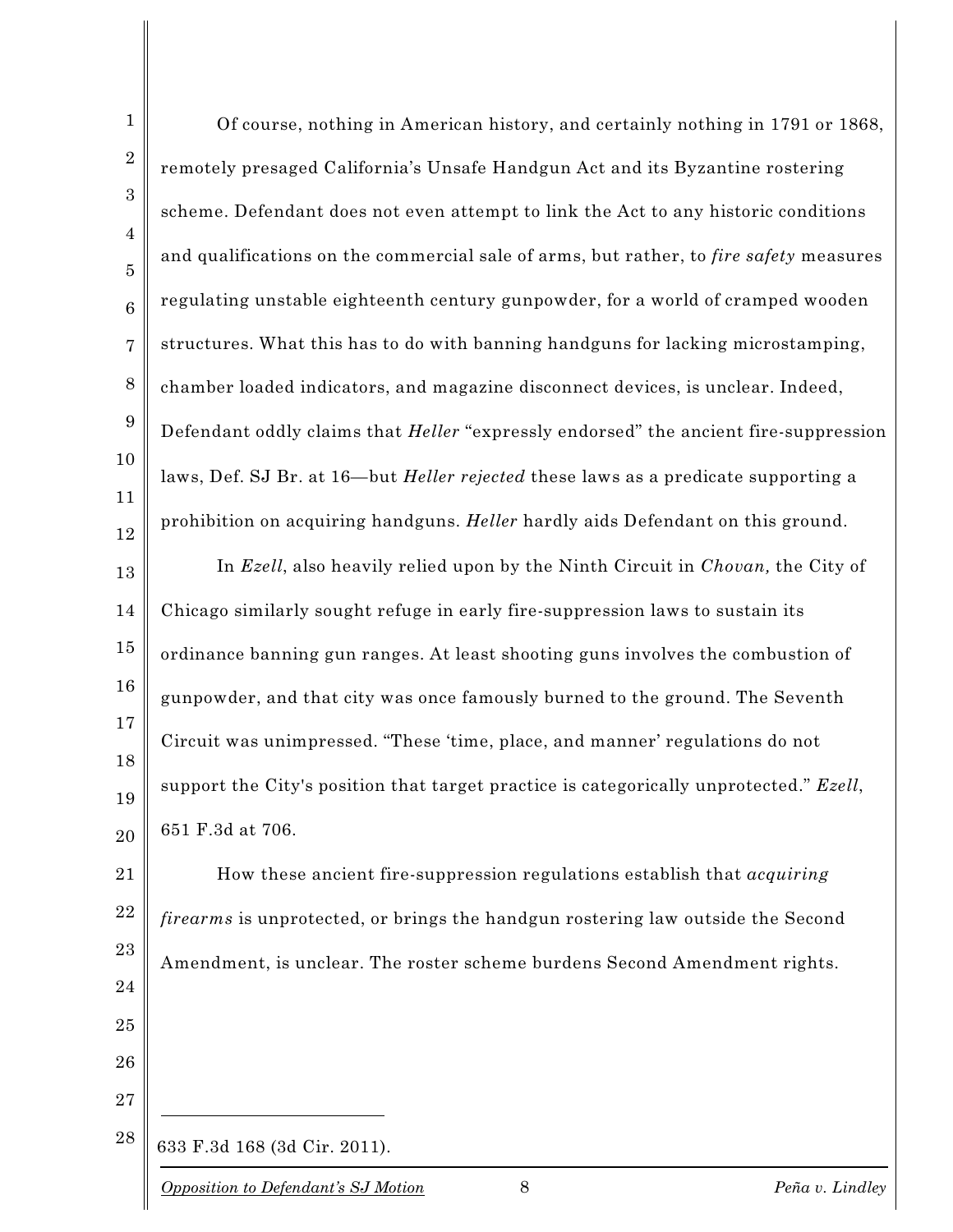III. The Supreme Court Foreclosed the "Alternative Arms" Claim.

1

2

3

4

5

6

7

Defendant's theory, that the state may ban any gun it wishes so long as it *allows* others, is not consistent with the concept of a *right* to arms. People do not have the "right" to the guns the state deigns to allow, and the Second Amendment does much more than merely require the state to tolerate at least one firearm. In any event, this argument has been attempted—and thoroughly rejected.

8 9 10 11 12 13 14 The District of Columbia raised this sort of argument in defense of its handgun ban, but the D.C. Circuit dismissed the claim as "frivolous." *Parker*, 478 F.3d at 400. "It could be similarly contended that all firearms may be banned so long as sabers were permitted. Once it is determined—as we have done—that handguns are 'Arms' referred to in the Second Amendment, it is not open to the District to ban them." *Id.* (citation omitted).

15 16 17 18 19 20 21 22 23 Undeterred, District of Columbia officials presented the Supreme Court with the following question on certiorari: "Whether the Second Amendment forbids the District of Columbia from banning private possession of handguns while allowing possession of rifles and shotguns." Petition for Certiorari, *District of Columbia* v. *Heller,* No. 07-290. Heller successfully challenged this question as not accurately reflecting the issues in the case, and the Supreme Court adopted a very different "Question Presented" along the lines Heller proposed, namely, whether the city's laws violated the Second Amendment.

24 25 26 27 28 On the merits, the Supreme Court rejected the alternative arms argument. "It is no answer to say . . . that it is permissible to ban the possession of handguns so long as the possession of other firearms (i.e., long guns) is allowed. It is enough to note, as we have observed, that the American people have considered the handgun to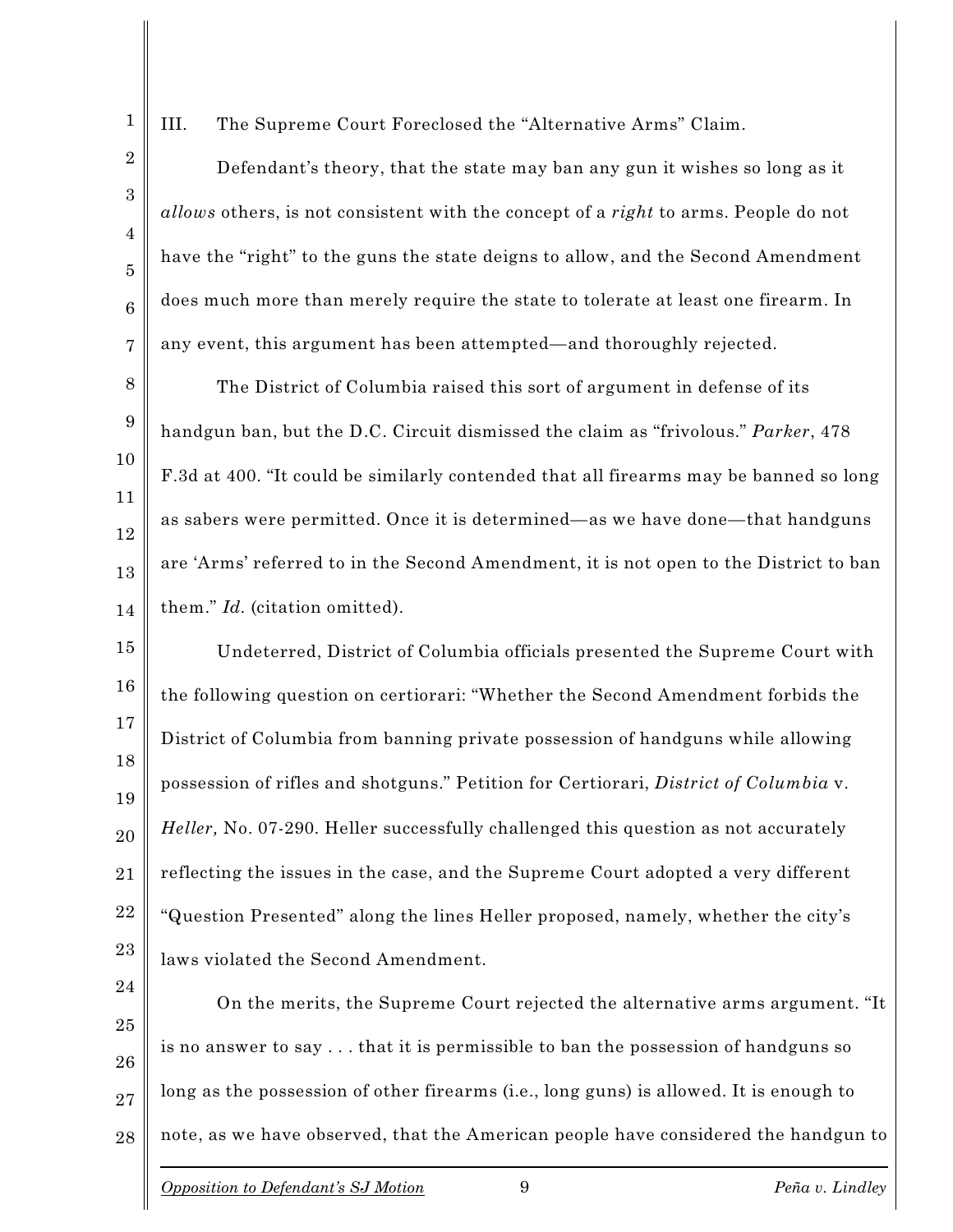be the quintessential self-defense weapon." *Heller*, 554 U.S. at 629. The Supreme Court then listed various reasons why a handgun might be more suitable for home self-defense than a long arm, and concluded, "[w]hatever the reason, handguns are the most popular weapon chosen by Americans for self-defense in the home, and a complete prohibition of their use is invalid." *Id.*

7 8 9 Likewise, there is no serious dispute that the arms Plaintiffs here seek—normal handguns of the type long available throughout the United States, including (until the law's recent passage, California)—are arms of the kind in common use for traditional lawful purposes. The handgun roster does not "regulat[e] access to certain handguns with unsafe, dangerous features." Def. SJ Br. 16. What are the features that positively disqualify handguns from Defendant's roster? In relevant part, the roster bars access to handguns that *do not* contain features that either do not exist (microstamping), or that the state teaches handgun consumers are unsafe and dangerous. *See* Plaintiffs' SJ Br. 3-4.

Defendant's assertion is breathtaking: the entire universe of guns lacking microstamping (a category sufficiently broad so as to include all guns), chamber loaded indicators, and magazine disconnect devices can be banned without offending the Second Amendment. This is not remotely consistent with *Heller*.

22 23 24 25 26 27 28 Indeed, one of the guns at issue is the exact make and model that lay at *Heller*'s root. Defendant's assertion "[t]hat [the fact] Mr. Heller may have owned such a gun as he litigated his case to the Supreme Court was irrelevant to the Supreme Court's decision ," Def. SJ Br. 8 n.7, is wrong. Had Heller tried to register a machine pistol, the outcome would have all but assuredly been different. The District of Columbia was well aware of *United States* v*. Miller*, 307 U.S. 174 (1939), and was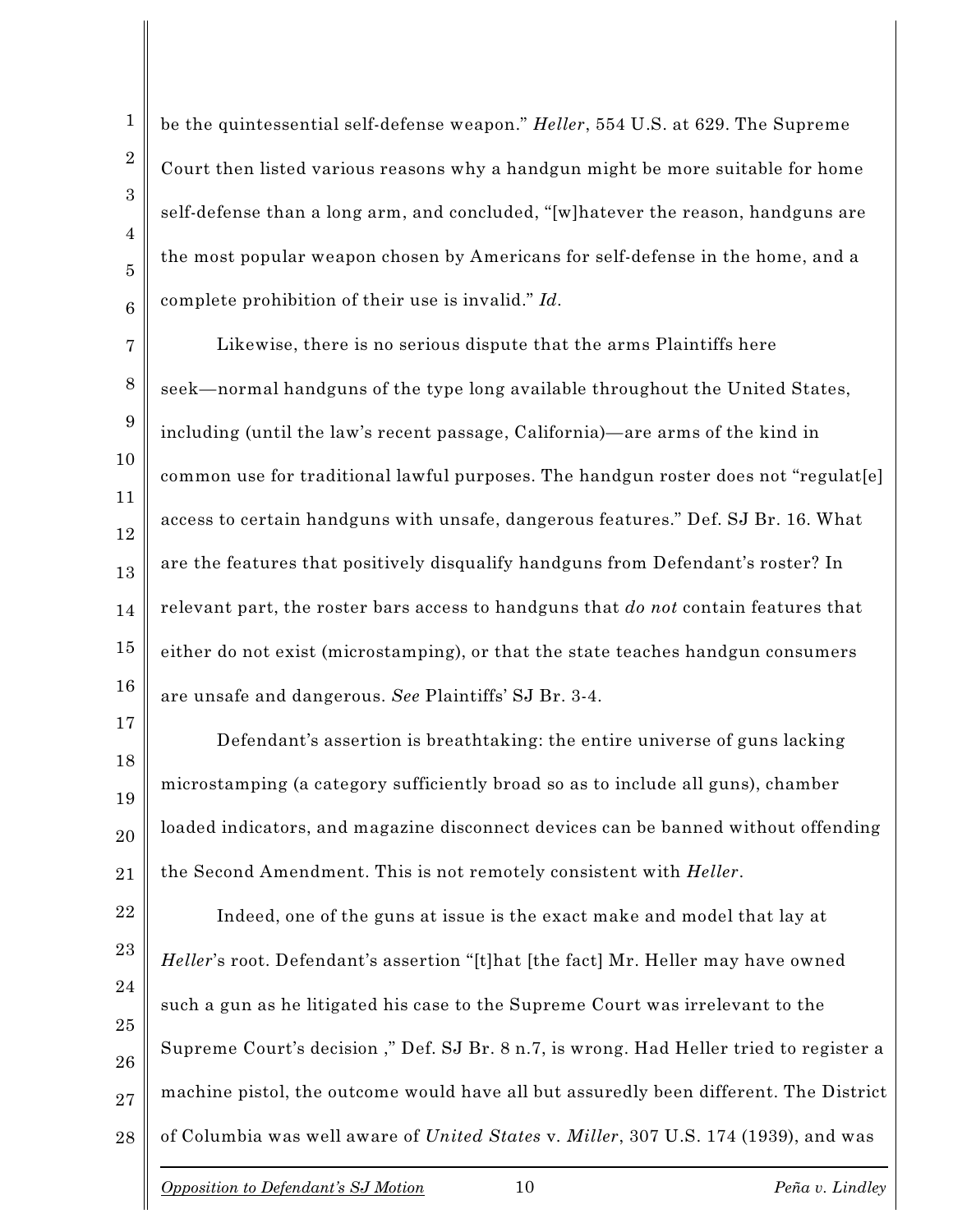free to litigate whether Heller's particular gun was of a kind in common use for traditional lawful purposes under that test.

Indeed, the District and its many amici exerted tremendous effort arguing that handguns—including Heller's—were unaccountably dangerous and should thus be barred. The case reached the Supreme Court on a summary judgment record—including a specific identification of Heller's handgun—and the D.C. Circuit ordered that Heller's summary judgment motion be granted. The Supreme Court confirmed that order, directing as follows: "Assuming that Heller is not disqualified from the exercise of Second Amendment rights, the District must permit him to register *his handgun* and must issue him a license to carry *it* in the home." *Heller*, 554 U.S. at 635 (emphasis added).

14 15 16 17 18 19 20 21 It simply does not matter that *other* handguns are (for now) allowed. Plaintiffs enjoy a *right* to "arms" that are within the Second Amendment's protection. If the state wishes to regulate Plaintiffs' access to these arms, it bears a burden of justifying such regulation. But it cannot prohibit these arms, even if it "allows" a "right" to rifles, shotguns, sabres, battle axes, or non-existent microstamping handguns employing the chamber loaded indicators and magazine disconnect devices the state urges people not to use.

22 IV. Plaintiffs' Complaint Defines Their Claim.

23 24 25 26 27 28 The Complaint does not claim that Defendant infringes the right to arms, as an abstract matter, by barring *some* or some proportion of arms. Such a claim would be incoherent and self-defeating, as there is no dispute that some arms can always be banned (if, for example, they are dangerous and unusual, and not of the kind in common use for traditional lawful purposes). Rather, the Complaint asserts that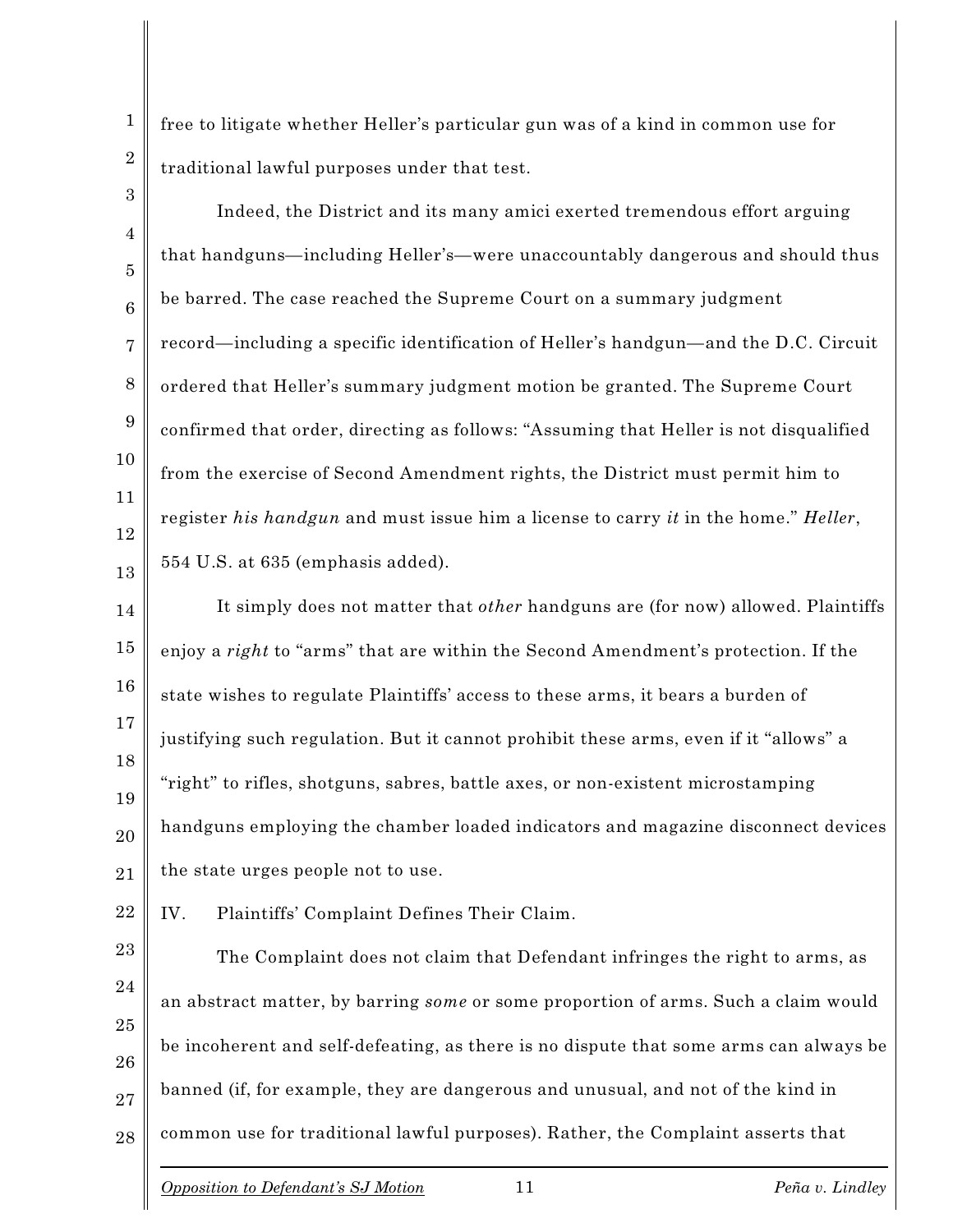27 28 "alternative arms" claim fails not only as a matter of precedent and logic. It simply does not address the claim Plaintiffs assert. V. The Handgun Rostering Scheme Violates the Second Amendment. Without recounting the entirety of Plaintiffs' cross-motion for summary judgment, incorporated here by reference and in any event before the Court, it bears mention here that the challenged provisions violate Second Amendment rights. 1. *Categorical Violation of Access to Protected "Arms."* As this Court has acknowledged, not every Second Amendment case must necessarily be decided under some means-ends scrutiny standard of review. *Pulley*, at \*3-\*4. *Heller*'s handgun ban might have been more pervasive than Defendant's, but structurally, the analysis here is no different. The action concerns a prohibition of certain articles. The Court cannot avoid asking whether these things are "arms" within the Second Amendment's meaning. If not, the case ends, as surely as would Second Amendment claims to non-arms (*e.g.*, cars, grapefruit) or unprotected arms (*e.g.* rocket launchers, bazookas). But if Plaintiffs' desired handguns *are* protected arms, the case also ends—with an injunction. 2. *Substantial Burden* Assuming *arguendo* that the Court first looks to see whether the law imposes a "substantial burden" on the claimed right, the answer is plainly "yes." Were the state, to borrow the language of Cal. Penal Code § 32000, to jail "any person in this state who manufactures or causes to be manufactured, imports into the state for sale, keeps for sale, offers or exposes for sale, gives, or lends any" First Amendmentprotected article, no court would hesitate to find a substantial burden on the exercise *Opposition to Defendant's SJ Motion* 12 *Peña v. Lindley*

*these particular* arms—those that fall outside the roster—are banned. Thus, the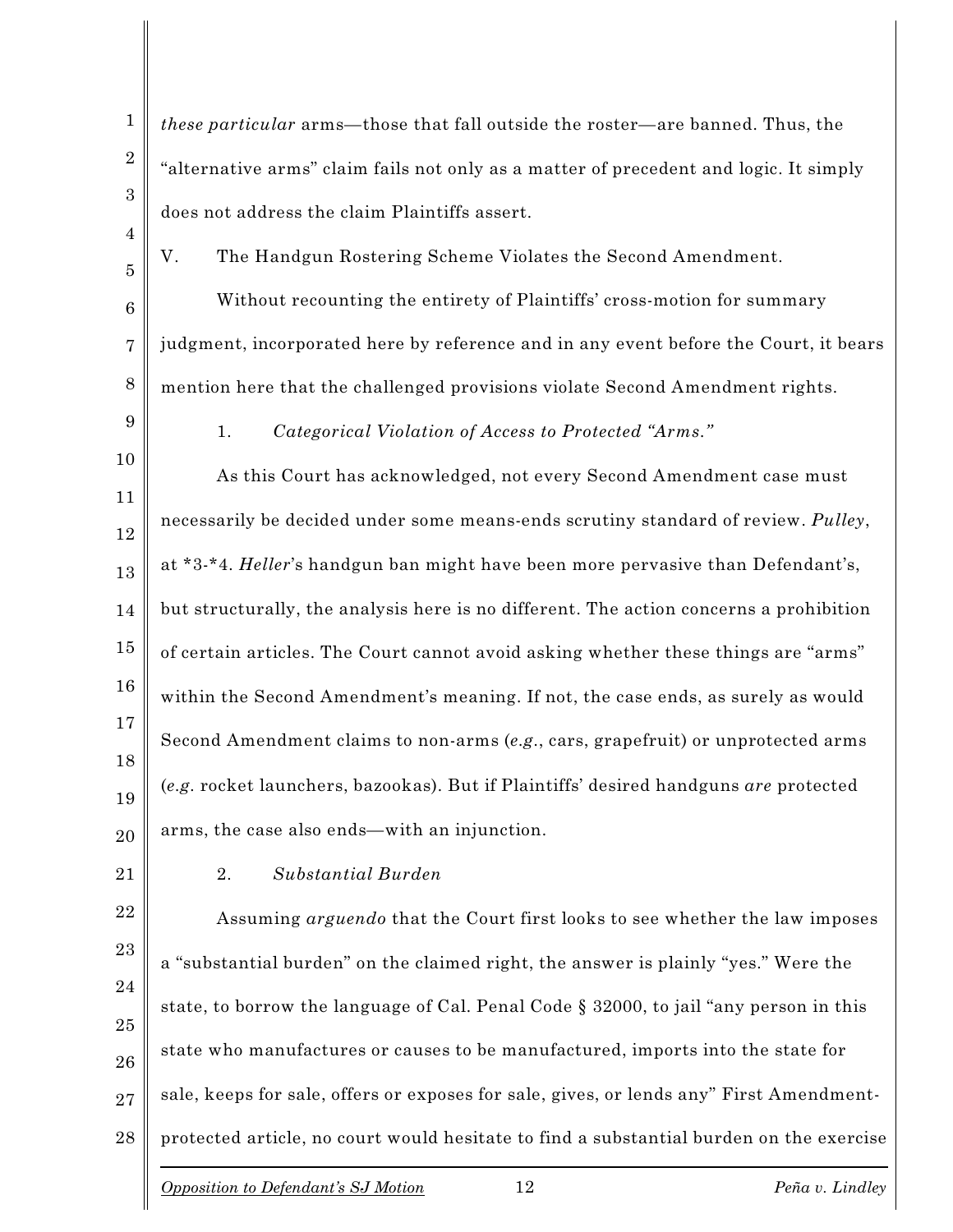of fundamental rights, regardless of whatever else the state chose not to prohibit. This language bars Plaintiffs' acquisition of the handguns they desire, which are protected by the Second Amendment. Heightened scrutiny would be required, were this case resolved under a standard of review.

5 6

7

1

2

3

4

3. *Heightened Scrutiny*

8 Defendant exerts little effort showing how the handgun rostering scheme could comport with either strict or intermediate scrutiny. The effort fails.

9 10 11 12 13 14 15 16 17 18 As noted in support of Plaintiffs' motion, to the extent that means-ends scrutiny might be relevant here, the proper test would be strict scrutiny. Plaintiffs' SJ Br., 17-18. Strict scrutiny "requires the Government to prove that the restriction 'furthers a compelling interest and is narrowly tailored to achieve that interest.'" *Sanders County Republican Cent. Comm.* v. *Bullock*, 698 F.3d 741, 746 (9th Cir. 2012) (citations omitted). Obviously, the handgun rostering requirements cannot survive strict scrutiny. The state can advance handgun safety in other ways, *e.g.*, by imposing the educational requirements that it does, or even by reverting the roster to its original purpose—a mechanism for weeding out defective handguns. $^5$ 

20 21 22 The notion that microstamping is so necessary to the resolution of crimes that there is no alternative but to require it—when this technology does not actually exist in the marketplace—is untenable. Indeed, the supposed safety benefits of the roster

23

19

24

25 26 27 28  $5$ Plaintiffs seek an injunction against the entire rostering program, because many of its objectionable aspects, particularly its administrative requirements for listing and maintenance, do not appear severable. But contrary to Defendant's assertion, the Complaint's Prayer for Relief is not an all-or-nothing proposition. Without waiving any claims, it alternatively seeks "[a]ny other further relief as the Court deems just and appropriate," which enables the granting of partial relief should the Court find only some of the rostering requirements unconstitutional.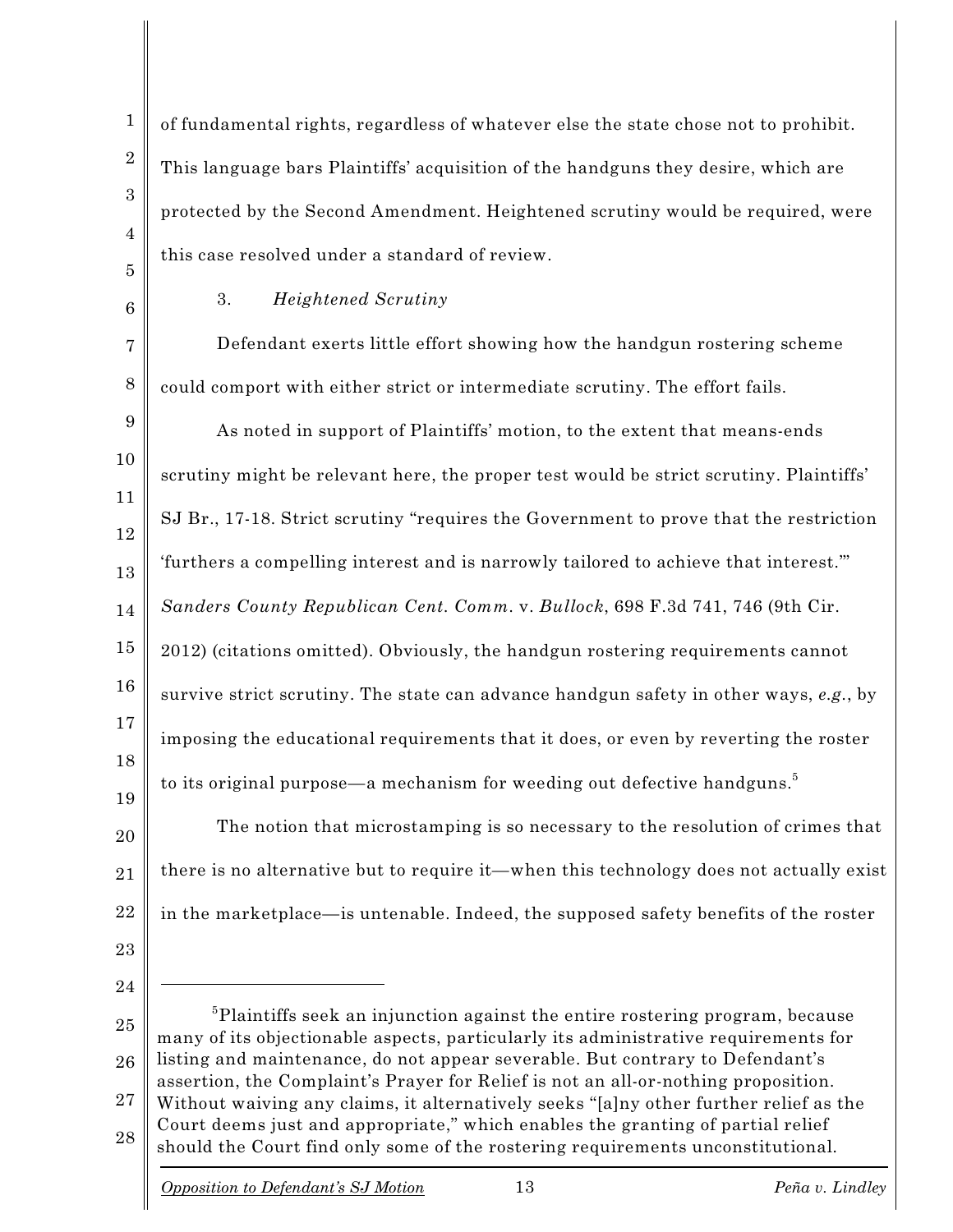law are belied by the numerous exemptions afforded to individuals employed by law enforcement, the entertainment industry, people moving into the state, private party transfers of handguns already present in the state, and curios and relics.

And not every aspect of the roster obviously advances the state's regulatory interest. Safety is not advanced by barring the sale of handguns already proven "safe," or barring the testing of handguns that *would* be proven "safe," on account of purely administrative requirements. Since the state teaches consumers *not* to rely on chamber loaded indicators and magazine disconnect devices, requiring handguns to have these features actually impedes the state's safety interests.

12 13 14 15 16 17 18 19 20 21 22 23 24 25 26 For much the same reasons, the rostering law fails intermediate scrutiny.<sup>6</sup> While not as rigorous as strict scrutiny, intermediate scrutiny is nonetheless an exacting test that requires the government to show the challenged action is "'substantially related to an important governmental objective.'" *Clark* v. *Jeter*, 486 U.S. 456, 461 (1988). "[A] tight fit" between the regulation and the important or substantial governmental interest must be established— one "that employs not necessarily the least restrictive means but . . . a means narrowly tailored to achieve the desired objective." *Bd. of Trs.* v*. Fox*, 492 U.S. 469, 480 (1989)). And "[s]ignificantly, intermediate scrutiny places the burden of establishing the required fit squarely upon the government." *Chester*, 628 F.3d at 683 (citing *Fox*, 492 U.S. at 480-81). The "justification must be genuine, not hypothesized or invented post hoc in response to litigation." *United States* v. *Virginia*, 518 U.S. 515, 533 (1996).

27 28  $^6{\rm In}$  a footnote, Defendant sets out a version of the intermediate scrutiny standard, and avers that the handgun roster law meets the standard, but does not actually argue why or how it does so.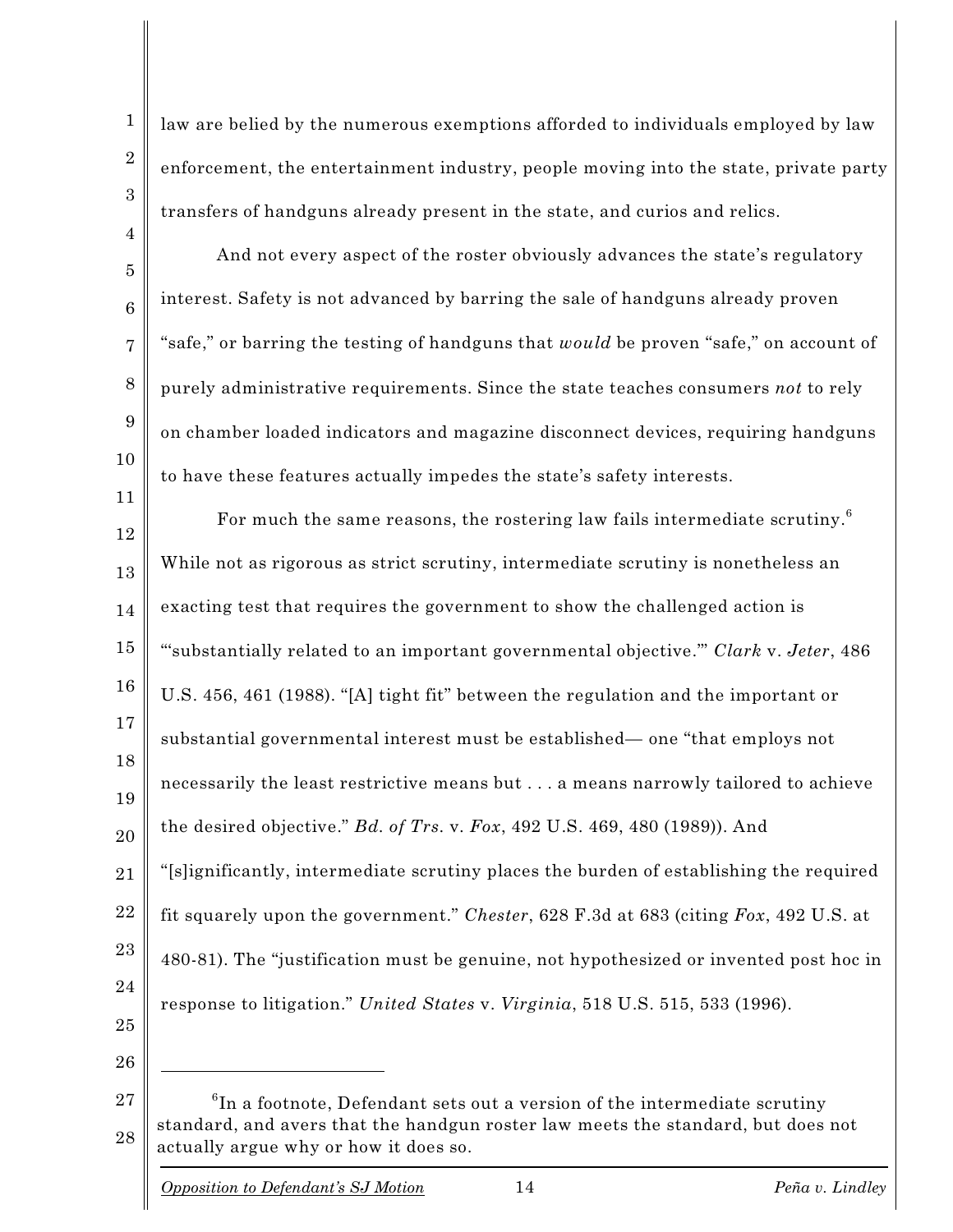Requiring, in the name of safety, features deemed dangerous by the state, and banning most people's access to massive numbers of perfectly functional and useful handguns, does not "tightly fit" any important state interests.

VI. The Handgun Roster Law Violates Plaintiffs' Rights to Equal Protection.

6 7 8 9 Defendant claims that "at any given point in time, the roster of handguns certified for sale either makes a particular handgun available for purchase, or it does not," Def. SJ Br. at 19, suggesting that no similarly-situated individuals are treated differently with respect to the roster. "Because the UHA treats similarly situated people the same, it fails to trigger equal protection review at all." *Id.* This is simply false. As the Complaint, Plaintiffs' brief in support of their cross-motion, and the Penal Code make very clear, numerous individuals are exempted from the handgun roster's restrictions. If unrostered handguns are dangerous, they are dangerous to *everyone*—including law enforcement employees, actors, newcomers to the state, individuals who already possess these "unsafe" handguns, those who would acquire them through private party and familial transfer, and indeed, those who lawfully possess such guns today.

Because these classifications discriminate against individuals in the exercise of a fundamental right, rational basis review is unavailable. $^7$  Notably, Defendant asserts that the rational basis standard for dealing with the Act's classifications applies on the basis of *Silveira* v. *Lockyer*, 312 F.3d 1052 (9th Cir. 2002). While

<sup>25</sup>

<sup>26</sup> 27 28  $\mathrm{^{7}As}$  noted supra and on Plaintiffs' motion, the Second Amendment obviously protects the acquisition of the firearms whose keeping and bearing the Amendment protects. No court would hold that restricting a book's sale does not offend the First Amendment because it "simply involves the regulation of commercial [book] sales." Def. SJ Br. 20.